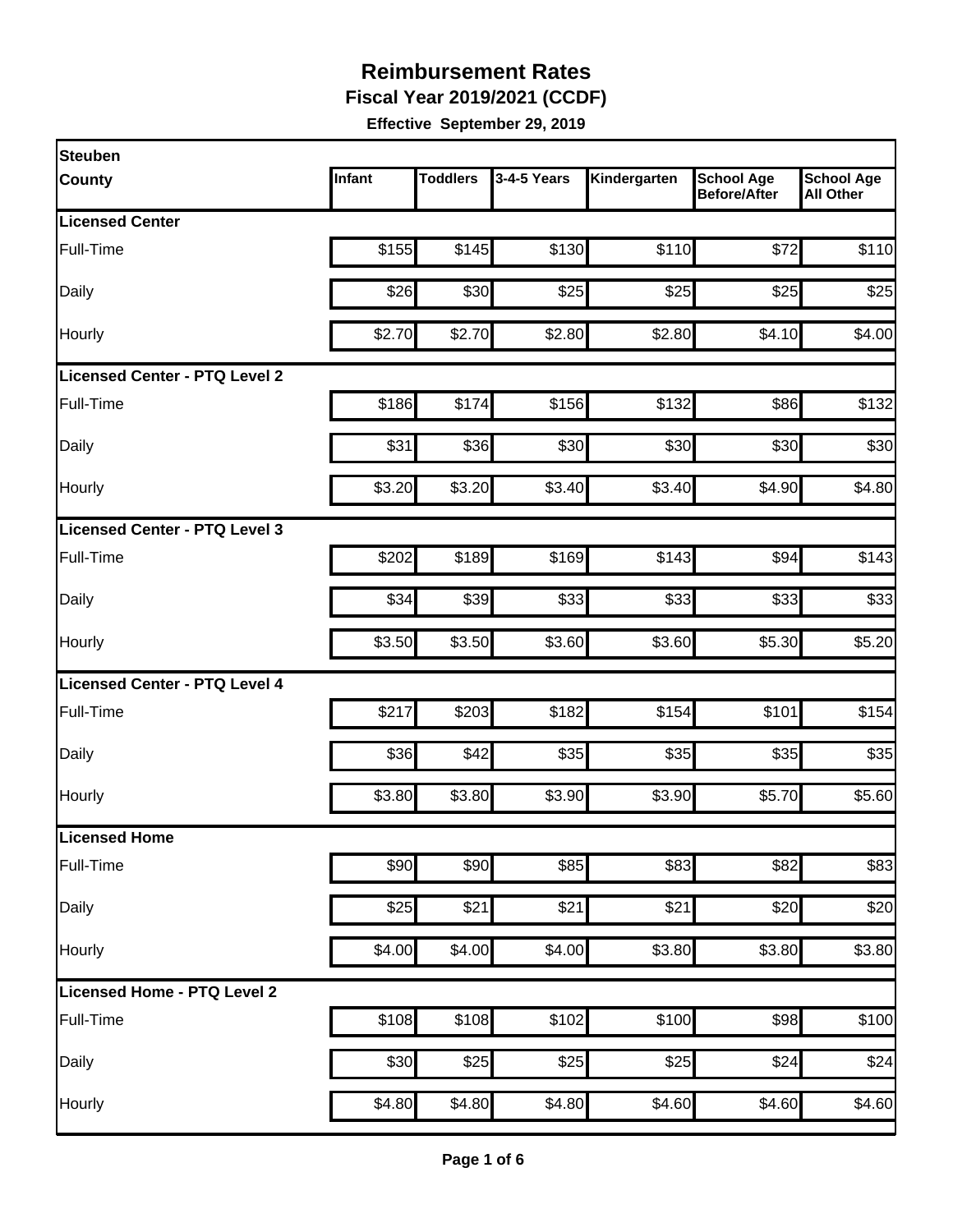**Fiscal Year 2019/2021 (CCDF)** 

| <b>Steuben</b>                           |        |                 |                  |              |                                          |                                       |
|------------------------------------------|--------|-----------------|------------------|--------------|------------------------------------------|---------------------------------------|
| <b>County</b>                            | Infant | <b>Toddlers</b> | 3-4-5 Years      | Kindergarten | <b>School Age</b><br><b>Before/After</b> | <b>School Age</b><br><b>All Other</b> |
| Licensed Home - PTQ Level 3              |        |                 |                  |              |                                          |                                       |
| Full-Time                                | \$117  | \$117           | \$111            | \$108        | \$107                                    | \$108                                 |
| Daily                                    | \$33   | \$27            | \$27             | \$27         | \$26                                     | \$26                                  |
| Hourly                                   | \$5.20 | \$5.20          | \$5.20           | \$4.90       | \$4.90                                   | \$4.90                                |
| Licensed Home - PTQ Level 4              |        |                 |                  |              |                                          |                                       |
| Full-Time                                | \$126  | \$126           | \$119            | \$116        | \$115                                    | \$116                                 |
| Daily                                    | \$35   | \$29            | \$29             | \$29         | \$28                                     | \$28                                  |
| Hourly                                   | \$5.60 | \$5.60          | \$5.60           | \$5.30       | \$5.30                                   | \$5.30                                |
| <b>Registered Ministry</b>               |        |                 |                  |              |                                          |                                       |
| Full-Time                                | \$80   | \$71            | \$71             | \$71         | \$65                                     | \$71                                  |
| Daily                                    | \$21   | \$18            | \$17             | \$15         | \$11                                     | \$16                                  |
| Hourly                                   | \$2.70 | \$2.70          | \$2.70           | \$2.70       | \$2.20                                   | \$2.70                                |
| <b>Registered Ministry - PTQ Level 1</b> |        |                 |                  |              |                                          |                                       |
| Full-Time                                | \$118  | \$108           | \$101            | \$91         | \$69                                     | \$91                                  |
| Daily                                    | \$24   | \$24            | \$21             | \$20         | \$18                                     | \$21                                  |
| Hourly                                   | \$2.70 | \$2.70          | \$2.80           | \$2.80       | \$3.20                                   | \$3.40                                |
| <b>Registered Ministry - PTQ Level 2</b> |        |                 |                  |              |                                          |                                       |
| Full-Time                                | \$186  | \$174           | \$156            | \$132        | \$86                                     | \$132                                 |
| Daily                                    | \$31   | \$36            | \$30             | \$30         | \$30                                     | \$30                                  |
| Hourly                                   | \$3.20 | \$3.20          | \$3.40           | \$3.40       | \$4.90                                   | \$4.80                                |
| <b>Registered Ministry - PTQ Level 3</b> |        |                 |                  |              |                                          |                                       |
| Full-Time                                | \$202  | \$189           | \$169            | \$143        | \$94                                     | \$143                                 |
| Daily                                    | \$34   | \$39            | $\overline{$}33$ | \$33         | \$33                                     | \$33                                  |
| Hourly                                   | \$3.50 | \$3.50          | \$3.60           | \$3.60       | \$5.30                                   | \$5.20                                |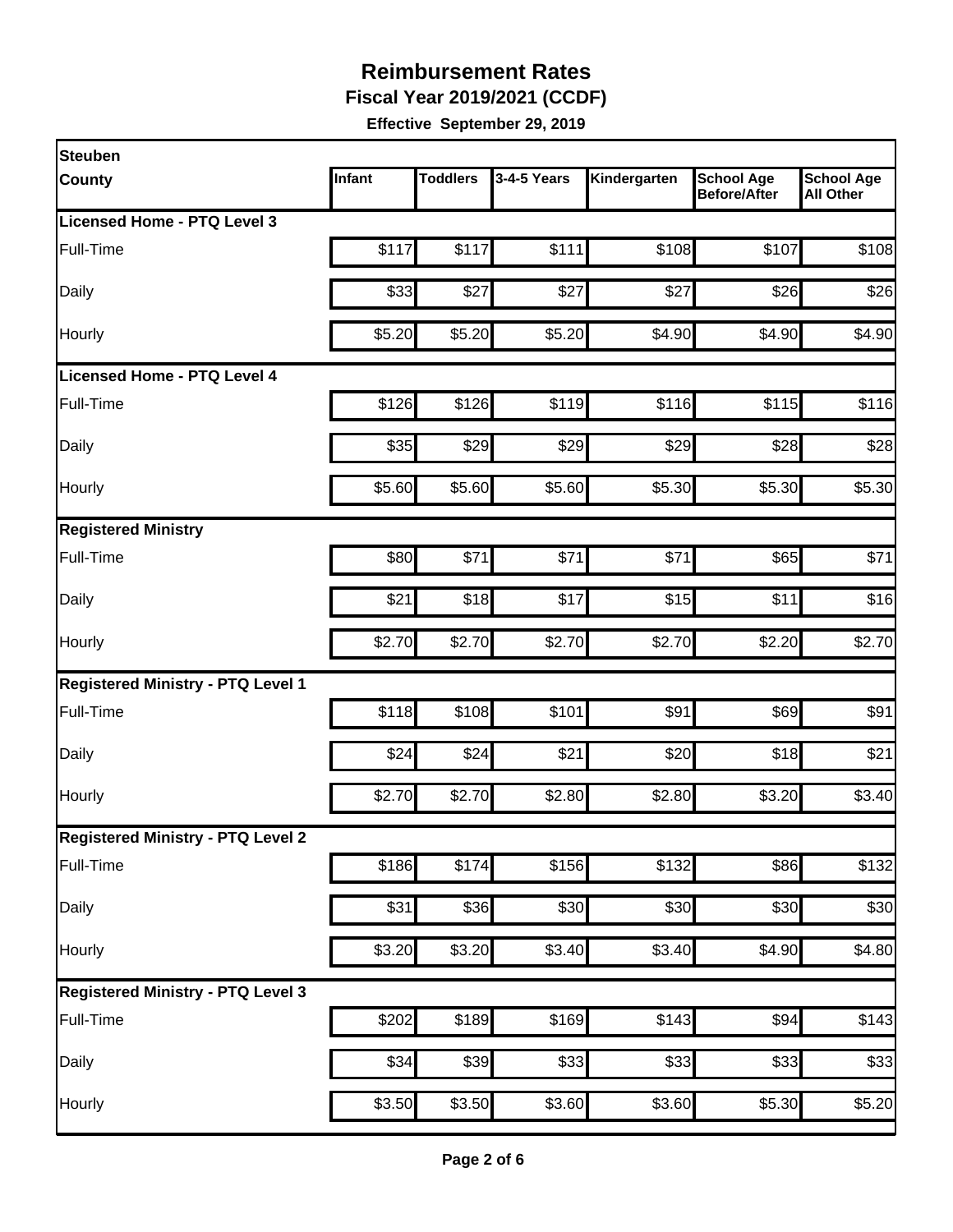**Fiscal Year 2019/2021 (CCDF)** 

| Steuben                                  |        |                 |             |              |                                          |                                       |
|------------------------------------------|--------|-----------------|-------------|--------------|------------------------------------------|---------------------------------------|
| County                                   | Infant | <b>Toddlers</b> | 3-4-5 Years | Kindergarten | <b>School Age</b><br><b>Before/After</b> | <b>School Age</b><br><b>All Other</b> |
| <b>Registered Ministry - PTQ Level 4</b> |        |                 |             |              |                                          |                                       |
| Full-Time                                | \$217  | \$203           | \$182       | \$154        | \$101                                    | \$154                                 |
| Daily                                    | \$36   | \$42            | \$35        | \$35         | \$35                                     | \$35                                  |
| Hourly                                   | \$3.80 | \$3.80          | \$3.90      | \$3.90       | \$5.70                                   | \$5.60                                |
| <b>Exempt Center</b>                     |        |                 |             |              |                                          |                                       |
| Full-Time                                | \$80   | \$71            | \$71        | \$71         | \$65                                     | \$71                                  |
| Daily                                    | \$21   | \$18            | \$17        | \$15         | \$11                                     | \$16                                  |
| Hourly                                   | \$2.70 | \$2.70          | \$2.70      | \$2.70       | \$2.20                                   | \$2.70                                |
| <b>Accredited Exempt Center</b>          |        |                 |             |              |                                          |                                       |
| Full-Time                                | \$138  | \$127           | \$118       | \$121        | \$69                                     | \$89                                  |
| Daily                                    | \$29   | \$33            | \$28        | \$28         | \$28                                     | \$28                                  |
| Hourly                                   | \$3.00 | \$3.00          | \$3.10      | \$3.10       | \$4.50                                   | \$4.40                                |
| <b>Exempt Home</b>                       |        |                 |             |              |                                          |                                       |
| Full-Time                                | \$73   | \$67            | \$67        | \$66         | \$63                                     | \$67                                  |
| Daily                                    | \$14   | \$14            | \$14        | \$14         | \$11                                     | \$14                                  |
| Hourly                                   | \$2.10 | \$2.00          | \$2.20      | \$2.20       | \$2.20                                   | \$2.20                                |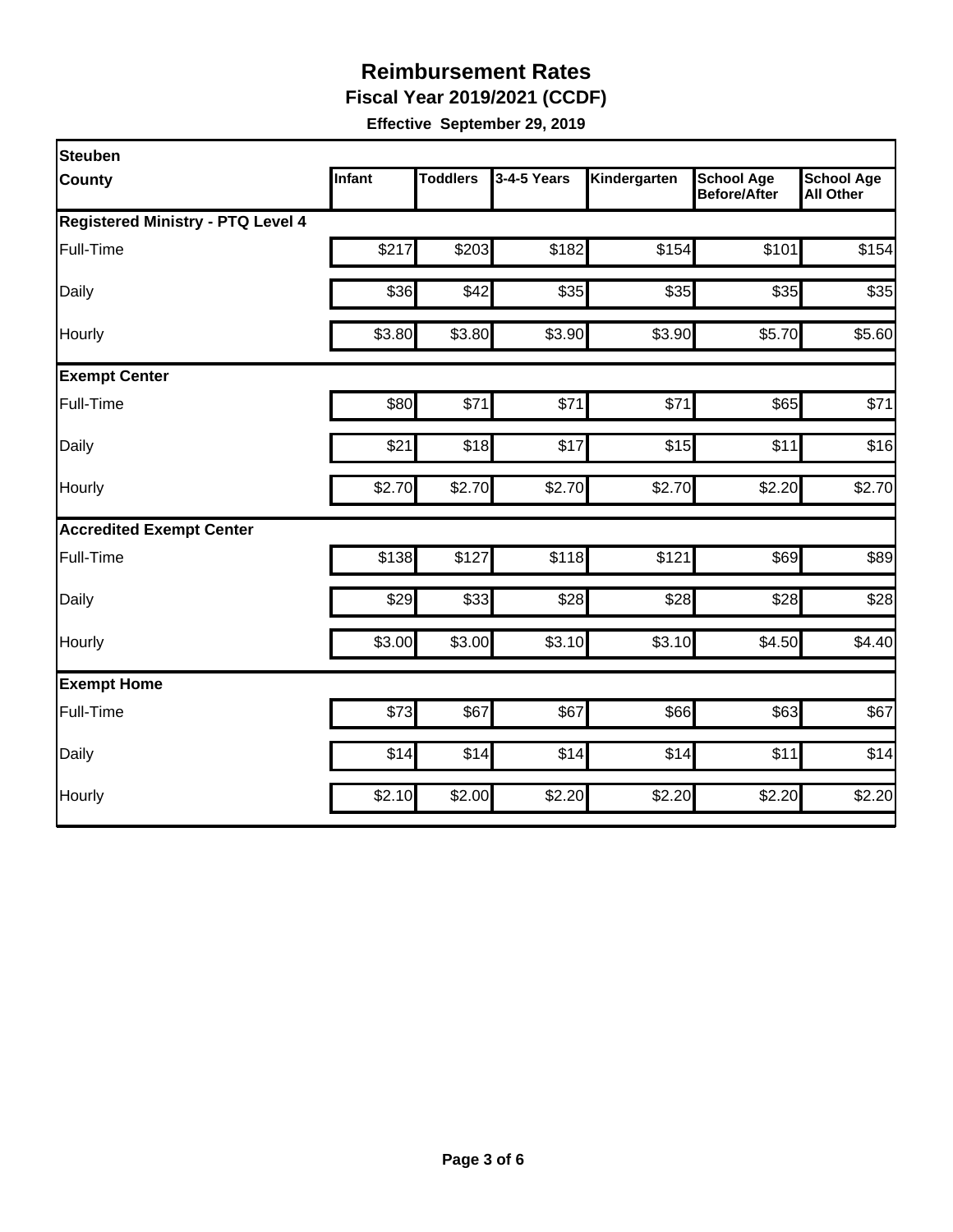#### **Reimbursement Rates School Year 2019/2021 (OMW Pre-K)**

| Steuben                              |        |                 |             |              |                                   |                                       |
|--------------------------------------|--------|-----------------|-------------|--------------|-----------------------------------|---------------------------------------|
| <b>County</b>                        | Infant | <b>Toddlers</b> | 3-4-5 Years | Kindergarten | <b>School Age</b><br>Before/After | <b>School Age</b><br><b>All Other</b> |
| Licensed Center - PTQ Level 3        |        |                 |             |              |                                   |                                       |
| Full-Time                            |        |                 | \$185.90    |              |                                   |                                       |
| Daily                                |        |                 |             |              |                                   |                                       |
| Hourly                               |        |                 |             |              |                                   |                                       |
| <b>Licensed Center - PTQ Level 4</b> |        |                 |             |              |                                   |                                       |
| Full-Time                            |        |                 | \$200.20    |              |                                   |                                       |
| Daily                                |        |                 |             |              |                                   |                                       |
| Hourly                               |        |                 |             |              |                                   |                                       |
| Licensed Home - PTQ Level 3          |        |                 |             |              |                                   |                                       |
| Full-Time                            |        |                 | \$122.10    |              |                                   |                                       |
| Daily                                |        |                 |             |              |                                   |                                       |
| Hourly                               |        |                 |             |              |                                   |                                       |
| Licensed Home - PTQ Level 4          |        |                 |             |              |                                   |                                       |
| Full-Time                            |        |                 | \$130.90    |              |                                   |                                       |
| Daily                                |        |                 |             |              |                                   |                                       |
| Hourly                               |        |                 |             |              |                                   |                                       |
| VCP Ministry - PTQ Level 0           |        |                 |             |              |                                   |                                       |
| Full-Time                            |        |                 | \$78.10     |              |                                   |                                       |
| Daily                                |        |                 |             |              |                                   |                                       |
| Hourly                               |        |                 |             |              |                                   |                                       |
| VCP Ministry - PTQ Level 3           |        |                 |             |              |                                   |                                       |
| Full-Time                            |        |                 | \$185.90    |              |                                   |                                       |
| Daily                                |        |                 |             |              |                                   |                                       |
| Hourly                               |        |                 |             |              |                                   |                                       |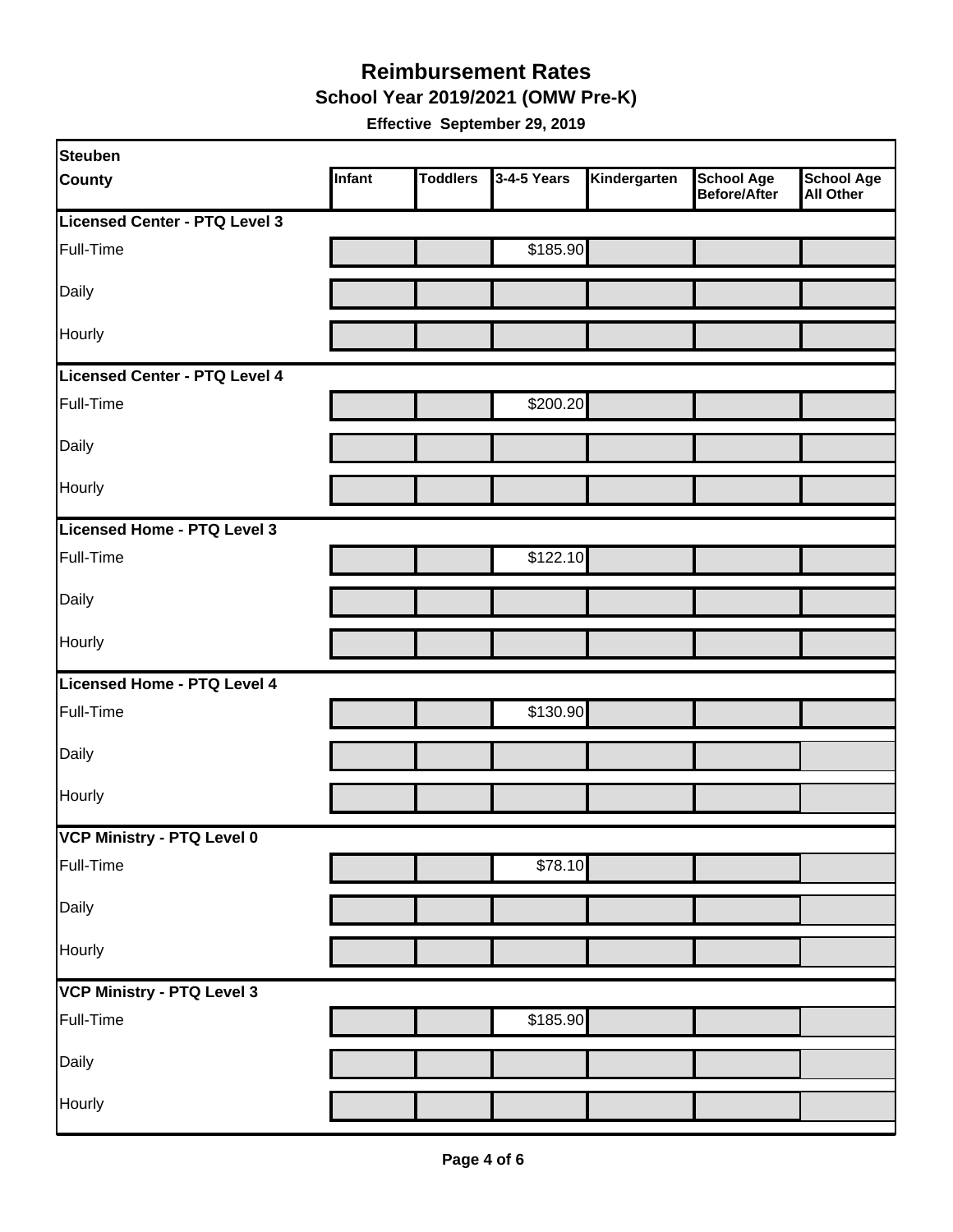**School Year 2019/2021 (OMW Pre-K)** 

| Steuben                                 |               |                 |             |              |                                          |                                       |
|-----------------------------------------|---------------|-----------------|-------------|--------------|------------------------------------------|---------------------------------------|
| <b>County</b>                           | <b>Infant</b> | <b>Toddlers</b> | 3-4-5 Years | Kindergarten | <b>School Age</b><br><b>Before/After</b> | <b>School Age</b><br><b>All Other</b> |
| <b>VCP Ministry - PTQ Level 4</b>       |               |                 |             |              |                                          |                                       |
| Full-Time                               |               |                 | \$200.20    |              |                                          |                                       |
| Daily                                   |               |                 |             |              |                                          |                                       |
| Hourly                                  |               |                 |             |              |                                          |                                       |
| Private Accredited School - PTQ Level 0 |               |                 |             |              |                                          |                                       |
| Full-Time                               |               |                 | \$143.00    |              |                                          |                                       |
| Daily                                   |               |                 |             |              |                                          |                                       |
| Hourly                                  |               |                 |             |              |                                          |                                       |
| Private Accredited School - PTQ Level 1 |               |                 |             |              |                                          |                                       |
| Full-Time                               |               |                 | \$143.00    |              |                                          |                                       |
| Daily                                   |               |                 |             |              |                                          |                                       |
| Hourly                                  |               |                 |             |              |                                          |                                       |
| Private Accredited School - PTQ Level 2 |               |                 |             |              |                                          |                                       |
| Full-Time                               |               |                 | \$171.60    |              |                                          |                                       |
| Daily                                   |               |                 |             |              |                                          |                                       |
| Hourly                                  |               |                 |             |              |                                          |                                       |
| Private Accredited School - PTQ Level 3 |               |                 |             |              |                                          |                                       |
| Full-Time                               |               |                 | \$185.90    |              |                                          |                                       |
| Daily                                   |               |                 |             |              |                                          |                                       |
| Hourly                                  |               |                 |             |              |                                          |                                       |
| Private Accredited School - PTQ Level 4 |               |                 |             |              |                                          |                                       |
| Full-Time                               |               |                 | \$200.20    |              |                                          |                                       |
| Daily                                   |               |                 |             |              |                                          |                                       |
| Hourly                                  |               |                 |             |              |                                          |                                       |